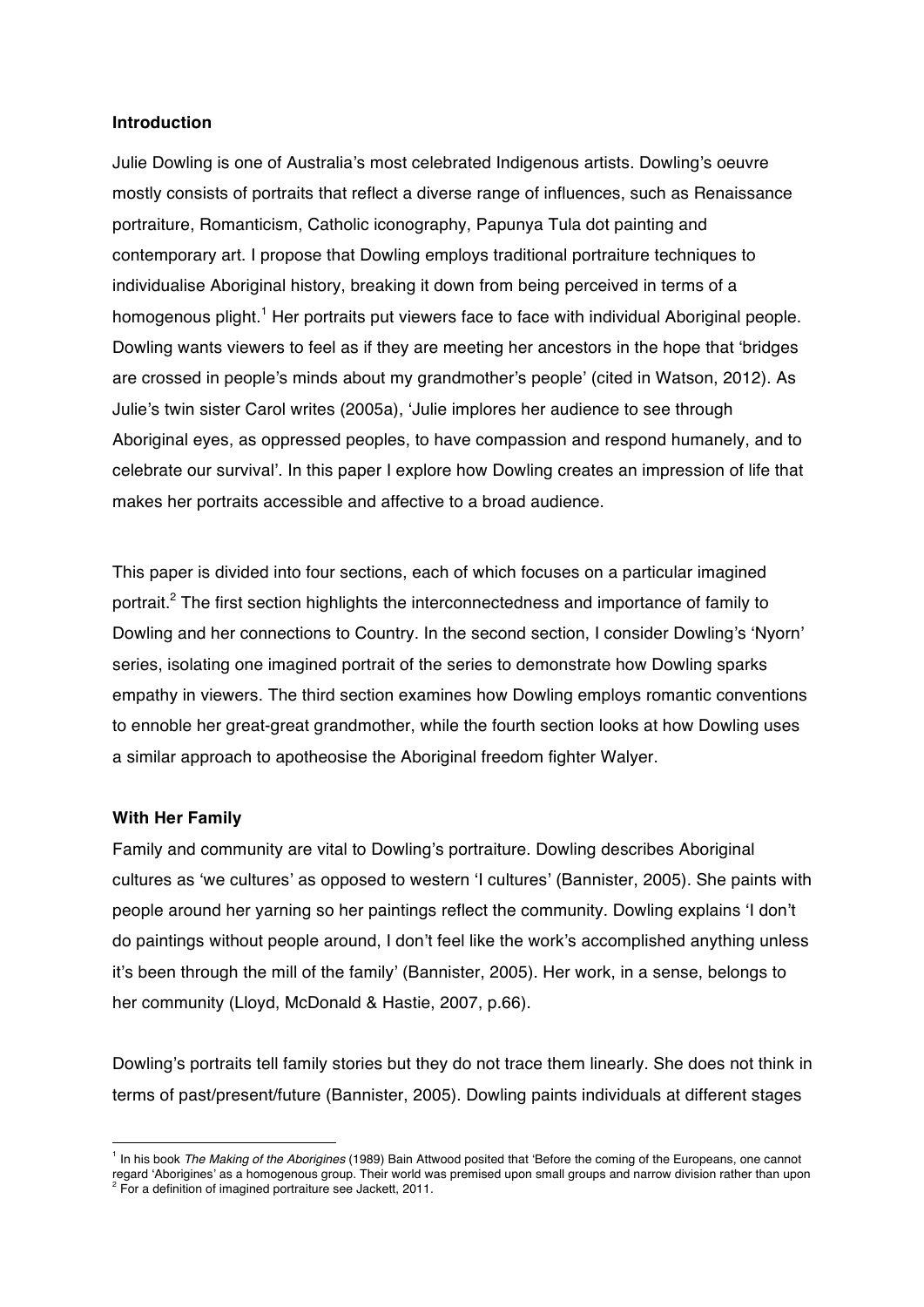of their lives at different times. As Jeanette Hoorn observed (2004, p.207), 'there is no narrative structure that follows the rules of storytelling ... a quality that places them outside the strategies of closure'. Hoorn posits this is Dowling's way of dealing with the unresolved trauma of dispossession and assimilation her family has been through.

In *Self-portrait: In Our Country* (2002),<sup>3</sup> Dowling portrays herself standing outdoors in a dry and russet landscape with a clear blue sky. Inside her body is another version of the same landscape, this one populated with her matrilineal ancestors, including her great-great-great grandmother and great-great grandmother (Dowling in Bannister, 2005). Dowling explains, 'I am situated [in this painting] as a member of [my ancestors] with time not separating our mutual connection to this country' (quoted in National Gallery of Australia, 2010). Dowling feels very close with her ancestors; part of this intimacy is achieved through oral history and her responsibility as a woman to honour, as accurately as possible, the voice of her ancestors (Dowling, 2006b). Dowling proclaims 'I talk about my grandmother and my mother's story as if its [*sic*] mine as well' (Jebb, 2008).

Dowling grew up admiring Renaissance artwork (Ryan, 1998, p. 47). As a portrait within a portrait, Dowling seems to have drawn inspiration for *Self-portrait: In Our Country* from Italian Renaissance artist Sandro Botticelli's *Portrait of a Man with a Medal of Cosimo de' Medici* (c.1465) in which an unknown male sitter holds the likeness of Cosimo de' Medici within his hands close to his heart. The living man seems to honour and protect the memory of the recently deceased Medici. With one of her hands placed over her ancestor's hands and the other on the head of her great-great grandmother, Dowling similarly portrays herself in a protective, loving role as guardian of the memory of her ancestors.

At a metre twenty tall and a metre wide, the figures in this large painting have a compelling presence. Although the skin colour of Dowling and her ancestors differs greatly, the face of her great-great-great grandmother within her bears a close resemblance to Dowling with similar eyes and lips and the same hairstyle. The resemblance Dowling has imagined her ancestors having seems to reinforce her sense of identity. I believe this painting encapsulates Dowling's aim to 'strengthen [her] identity, culture and connections to country' (Dowling, 2008).

<sup>&</sup>lt;sup>3</sup> This portrait is in the National Gallery of Australia's collection and can be viewed online on their website, http://artsearch.nga.gov.au/Detail.cfm?IRN=37840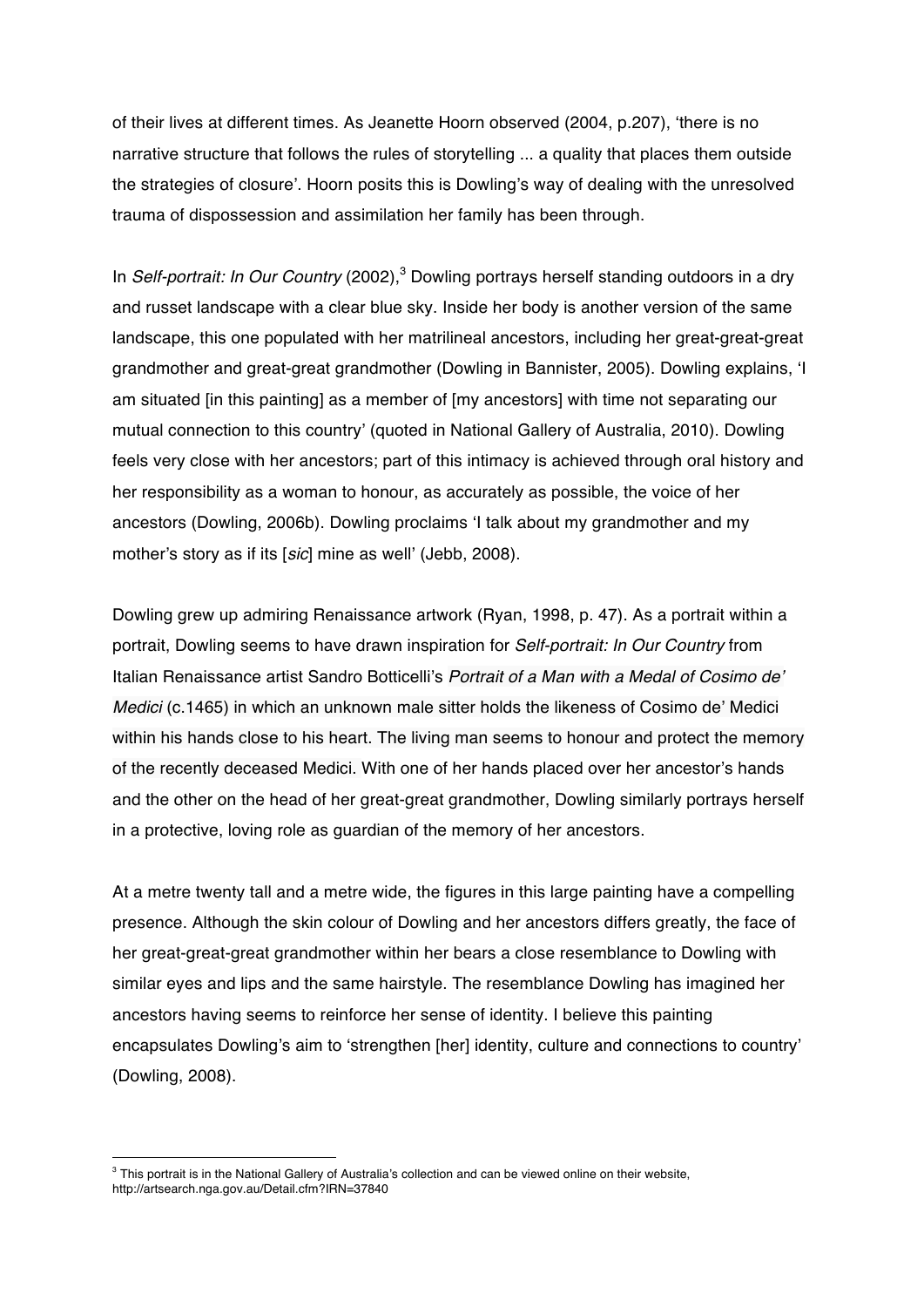# **Facing her Ancestors**

I now want to turn to some of Dowling's individual imagined portraits of her ancestors. I find these works incredibly emotive, especially the 'Nyorn' series (2005) which present Dowling's elders as newborn *Nunifas* (babies) (Dowling, 2005b).

The imagined portraits in the 'Nyorn' series are of isolated faces. $4$  The faces of the babies are depicted in the centre of each painting surrounded by a patterned border, which forms a kaleidoscopic aureole. In a vivid fusion reminiscent of Robert Campbell Junior's and Lin Onus's combination of portraiture and Aboriginal motifs,<sup>5</sup> Dowling draws on both the Catholic iconography she learnt growing up and Aboriginal art to portray her grandmother, great aunts and uncles as icons emanating spirits of the Dreamtime (Edmundson, 2008). The patterns surrounding the babies are evocative of Central Australian desert dot painting, although Dowling's dots are brightly coloured and accentuated by plastic beads. The dazzling pink, purple, green, gold and silver colours and pearlescent pigments have a luxurious sheen. Akin to the gold leaf in icons of saints, the highly ornamented finish inspires reverence. Dowling says she is also inspired by Nigerian artist Chris Ofilli's use of elephant dung and glitter (Dowling in Bannister, 2005). Ofilli's work is both stimulating and banal in its combination of decoration and found collaged materials.<sup>6</sup> I see Dowling's work as having a similar kind of complex appeal.

According to Dowling, '"Nyorn" is a Noongar expression referring to something that is at one extreme endearing and at the other, something to be pitied' (Dowling, 2005b). As visually alluring and celebratory as the colourful 'Nyorn' portraits appear, they are also melancholic. Each portrait in the 'Nyorn' series is accompanied by a written biography of the subject. For example, for *Frank*, Dowling writes: 'Uncle Frank worked with sheep all his life and eventually died from injuries when some rams doubled back and knocked him to the ground. He was a gentle and much loved man' (Dowling, 2005b). This personalises the portraits and sets up an emotional connection between viewer and subject, a pathos that is deepened by the expressions of the babies' faces.

Using Ernst Gombrich's distinction between permanent and mobile facial features in his essay 'The Mask and the Face: The Perception of Physiognomic Likeness in Life and Art'

<sup>4</sup> Dowling has produced a large body of imagined portraits of isolated faces. For instance, the series: 'Icon to a Stolen Child' (1997-), 'Federation' (2001), and 'Sable Valet' (2006).

<sup>5</sup> For example, see Robert Campbell Junior's *Charlie Perkins* (1986), *Bart Cummings* (1989) and *Untitled* (1991) and Lin Onus's

<sup>&</sup>lt;sup>6</sup> See Ofilli's *The Holy Virgin Mary* (1996).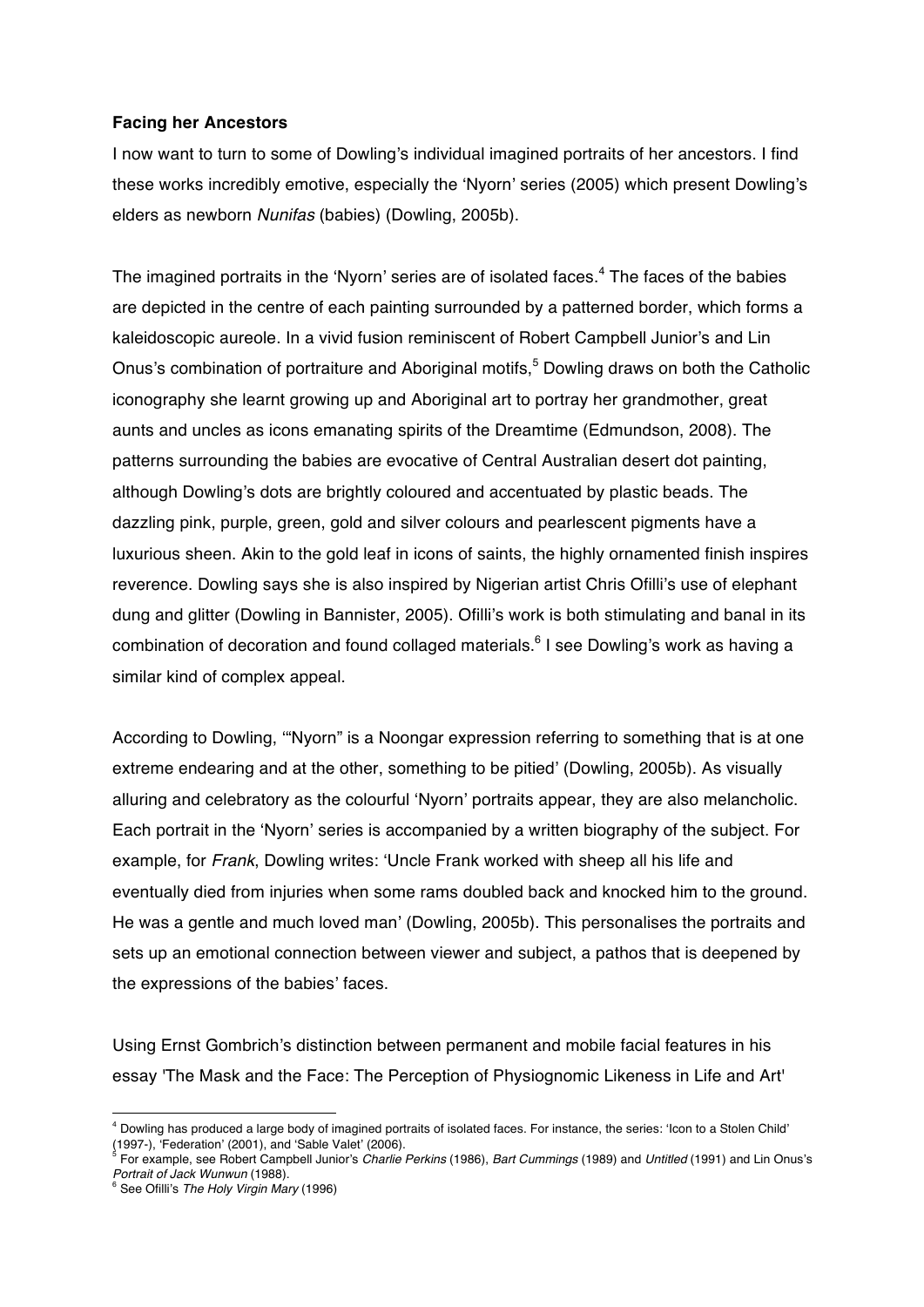(1972), I argue the emotive nature of the 'Nyorn' portraits is largely achieved through the fact that babies' faces are purely mobile.<sup>7</sup> The skeletal facial structure of babies is not yet fully formed and there are no ingrained wrinkles. The faces of the infants are, in a sense, *tabulae rasae* because no experience has yet etched its mark onto the surface of their faces. Thus, there are no 'permanent' facial features. This means there is no margin for the viewer to incorrectly separate the permanent and mobile facial features. In other words, viewers can more easily 'project life and expression onto the arrested image and supplement from [their] own experience what is not actually present' (Gombrich, 1972, p.17). Being able to see the babies as living beings, the viewer can form a strong empathetic bond with the faces of the innocent babies.

In a manner that became celebrated in history painting with Charles Le Brun's influential theory on the passions, *Conference sur l'expression générale et particulière* (1669),<sup>8</sup> Dowling uses the eyebrows and mouths of the babies as the key indicators of emotions. I believe the furrowed eyebrows of most of the babies and downturned lips appear sad. It is almost as if the babies know they will soon be removed from their homeland and 'separated up and down the coast based on the colour of their skin' (Bannister, 2005). For instance, in *Frank* the angle of the eyebrows and semi-open eyes form a pensive depressed expression evocative of someone much older. I feel this particular imagined portrait in the 'Nyorn' series poignantly expresses the generations of sorrow Dowling's family experienced.

## **Ennobling Her Great-Great Grandmother**

Dowling and her family are still trying to come to terms with their dispossession: 'we're descended from one woman who was taken away. She was picked out of the ocean of her community and stuck into a completely different world' (Dowling in Bannister, 2005). That woman was Dowling's great-great grandmother, Melbin. Melbin was the first person in Dowling's family to have contact with white people. She married a white man, Edward Oliver. He called her Melbin after his favourite city, Melbourne. He took her to England to be exhibited as a Savage Queen. With the money he received from doing so, he purchased a house back in Australia. They had a daughter, Mary. Edward then took both Melbin and Mary to England to be photographed for one of Queen Victoria's world exhibitions (Julie

 $7$  Permanent facial features, for Gombrich, are the bone structure and set-in facial expression expressions, which over time 'mould a face' (1972, p.36-37); mobile facial features are emotional expressions, which ripple across the surface of the face (1972, p.5). Gombrich asserts that part of the difficulty in viewing portraits comes from separating the permanent and the mobile facial features. We can easily do so in real life but it is much more difficult in the arrested moment of a portrait (Gombrich, 1972, p.32).

 $<sup>8</sup>$  (see Montagu, 1994)</sup>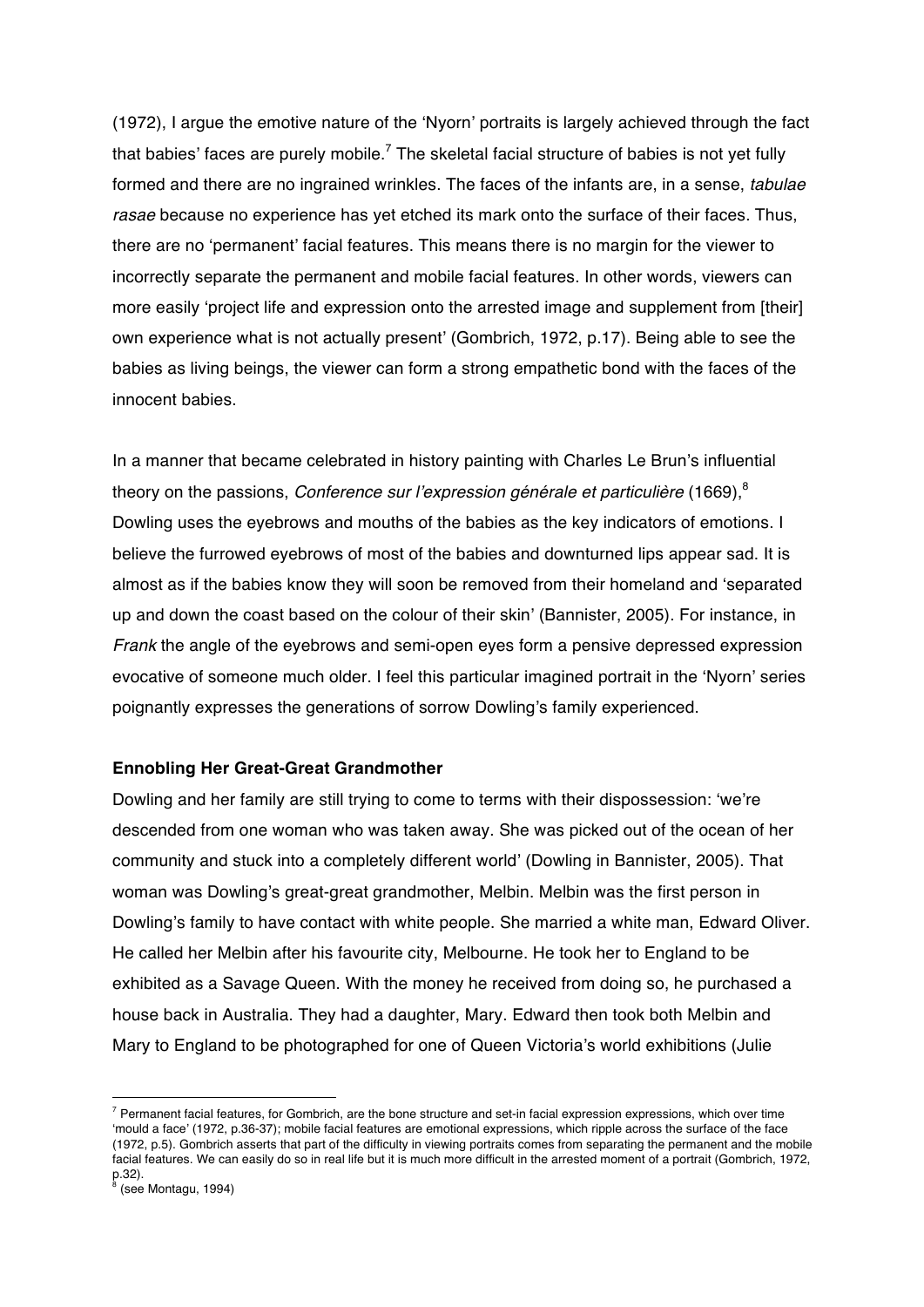Dowling in Ross, 2007). Melbin eventually left Edward to rejoin her community and return to her traditional ways. Her daughter Mary became a servant to Edward, his new white wife and new white children. Melbin died a free woman between 1901 and 1910 but 'she had lost her land, her family and her daughter (my great grandmother, Mary) to white men' (Dowling, 2001).

In her large imagined portrait, *Warridah Melburra Ngupi* (2004),<sup>9</sup> Dowling returns Melbin to her land before the devastating impact of white contact. Breaking down the title, the word *Warridah* refers to her wedge-tailed eagle totem; *Melburra* is Melbin in Badimaya language; the word *Ngupi* means water. Dowling states that totems were awarded in her family to people who could find water using star patterns (Bannister, 2005). *Warridah Melburra Ngupi*  thus conveys Melbin's ability to find water using her totem and the stars of the night sky.

This full-length portrait depicts Melbin alone at night in a desert. Holding a spear and wearing a kangaroo skin cloak, $10$  she casts a distinct shadow onto the dry, ochre-coloured landscape. The shadow resembles a caped explorer, a gallant figure like Caspar David Friedrich's wanderer and could represent a kind of everyman symbolic of heroism.

In *Warridah Melburra Ngupi*, Melbin is mostly naked. Her body is frontally exposed to the viewer, yet I believe her spirited gaze bars any sense of voyeurism. Her powerful gaze and angled face are reminiscent of Diego Velazquez's *Portrait of a Man* (c.1630) and Frida Kahlo's *Self-Portrait with Monkey* (1938). Her eyes directly confront the viewer; she is not an object to be looked at but a strong woman in charge of her fate.

To depict Melbin, Dowling has adopted the heroic gestural style of Velasquez, Ingres and Goya (Dowling, 2004). Standing in the centre of the painting, Melbin dominates the pictorial space. Melbin's grounded, frontal stance is similar to Francisco de Goya's *Portrait of Ferdinand VII* (c.1814). The full-length standing pose connotes power. This pose, which was often used in portraits of elite rulers in western history, derived from earlier representations of saints (West, 2004, p. 73). I believe the familiar historical associations with this pose ennoble Melbin. Dowling presents her great-great grandmother as a resolute independent woman.

 $^9$  This image can be viewed online: http://www.artplace.com.au/exhibsprevious/Warridah-Dowling.html

<sup>10</sup> This kangaroo skin cloak is known in Noongar as a *Boogka*. Dowling explains a *Boogka* as 'one of the only significant personal possessions by a Noongar person. It had your life's journey and Dreaming's etched onto its tanned skin. It was wrapped around you when you were buried into the sacred earth' (Dowling, 2006b).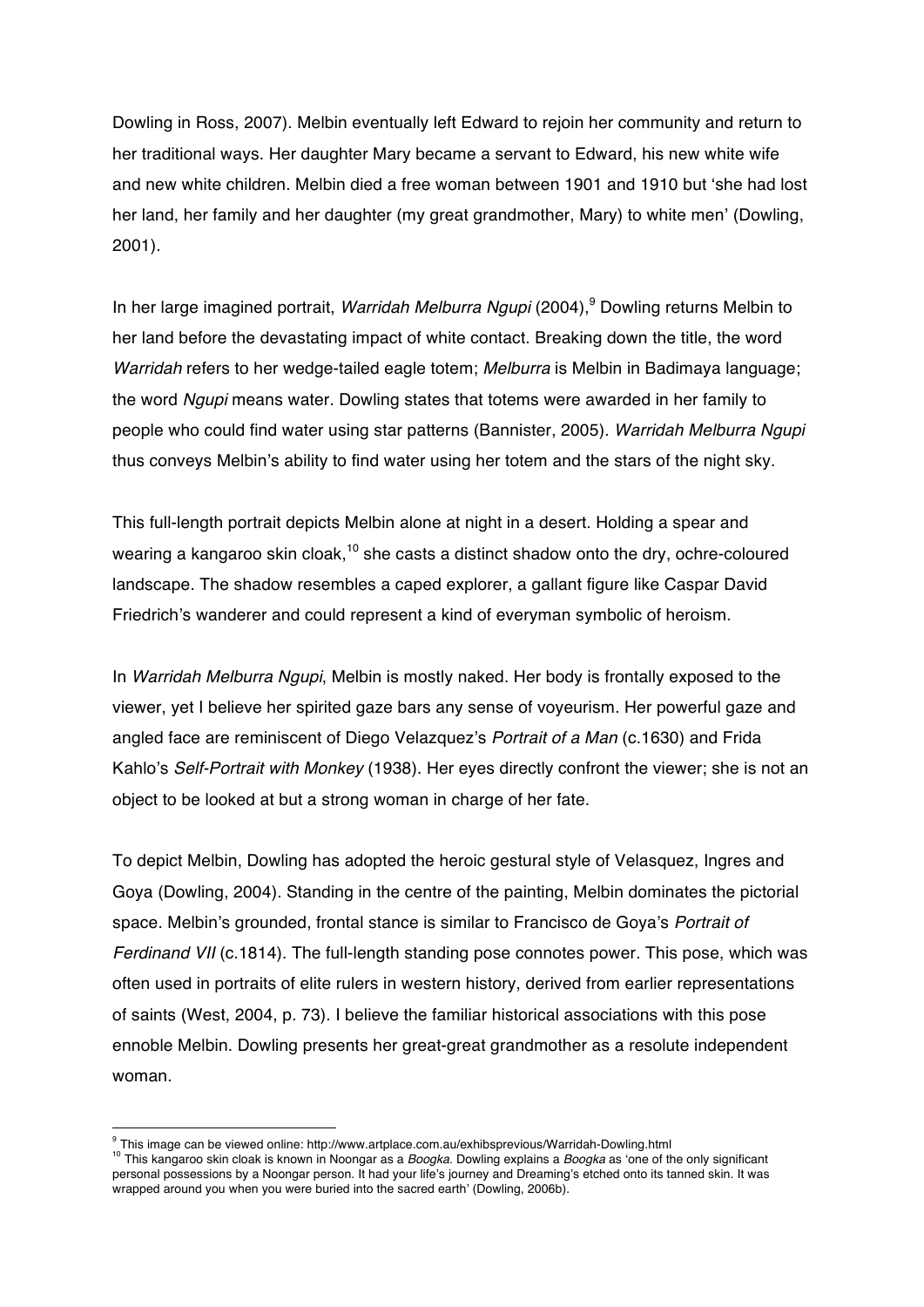# **Celebrating Aboriginal Freedom Fighters**

The portraits I have discussed so far have been of Dowling's family. Dowling has, however, also created several striking imagined portraits of Aboriginal freedom fighters. In a similar manner to *Warridah Melburra Ngupi*, Dowling adopts traits of romanticism and heroism in portraits such as *Walyer* (2006).<sup>11</sup> She does so to highlight the historical dearth of representations of significant Aboriginal individuals. Dowling asserts 'By using the colonial romantic imagery of Aboriginal people as a tool, I can inform non-Aboriginal people of the denial of Aboriginal culture in current representations of Australian history' (Dowling, 2006c). She hopes her portraits of Aboriginal freedom fighters will trigger discussions about Aboriginal resistance that will filter 'into the Australian psyche' and challenge 'the triumphant colonial enterprise' (Dowling, 2006a, p. 8).

Dowling's imagined portraits of freedom fighters extend what Lin Onus began with his celebrated 'Musquito' series (1979-82). Onus realised Aboriginal people had few heroes or models and that stories of freedom fighters were absent from Australian history books (Leslie, 2010, p. 2). While Onus primarily connected with and portraved Musquito.<sup>12</sup> Dowling created imagined portraits of many freedom fighters such as Sambo (Saturday), Pemulwuy, Windradyne and Tunnerminnerwait for her exhibition *Widi Boornoo (Wild Message)* (2006).

The work I have chosen to analyse, *Walyer*, depicts the Tasmanian Aboriginal female fighter of the same name.<sup>13</sup> Walyer learnt English and how to use firearms from sealers. She then led violent attacks against settlers and other Aboriginal groups. To Dowling, Walyer represents 'the hundreds of women who fought for their land against the invading colonial forces' (Dowling, 2006c).

Like Melbin in *Warridah Melburra Ngupi*, Dowling portrays Walyer alone in the landscape. The soft moonlight which illuminates her body is evocative of Joseph Wright's Romantic landscape scenes.<sup>14</sup> Dowling presents Walyer dressed in traditional Aboriginal clothing

<sup>&</sup>lt;sup>11</sup> This portrait is in the National Gallery of Australia's collection and can be viewed online: http://artsearch.nga.gov.au/Detail.cfm?IRN=144778

<sup>12</sup> Onus also portrayed elders Jack Wunwun (Big Wamut), John Bulun, Gary Foley and some survivors of the Stolen Generations (Neale, 2000).<br>
<sup>13</sup> Walyer was also known as Tarenorerer and Te Nor.

<sup>14</sup> For example, *The Lady in Milton's 'Comus'* (1785) and *Dovedale by Moonlight* (1785).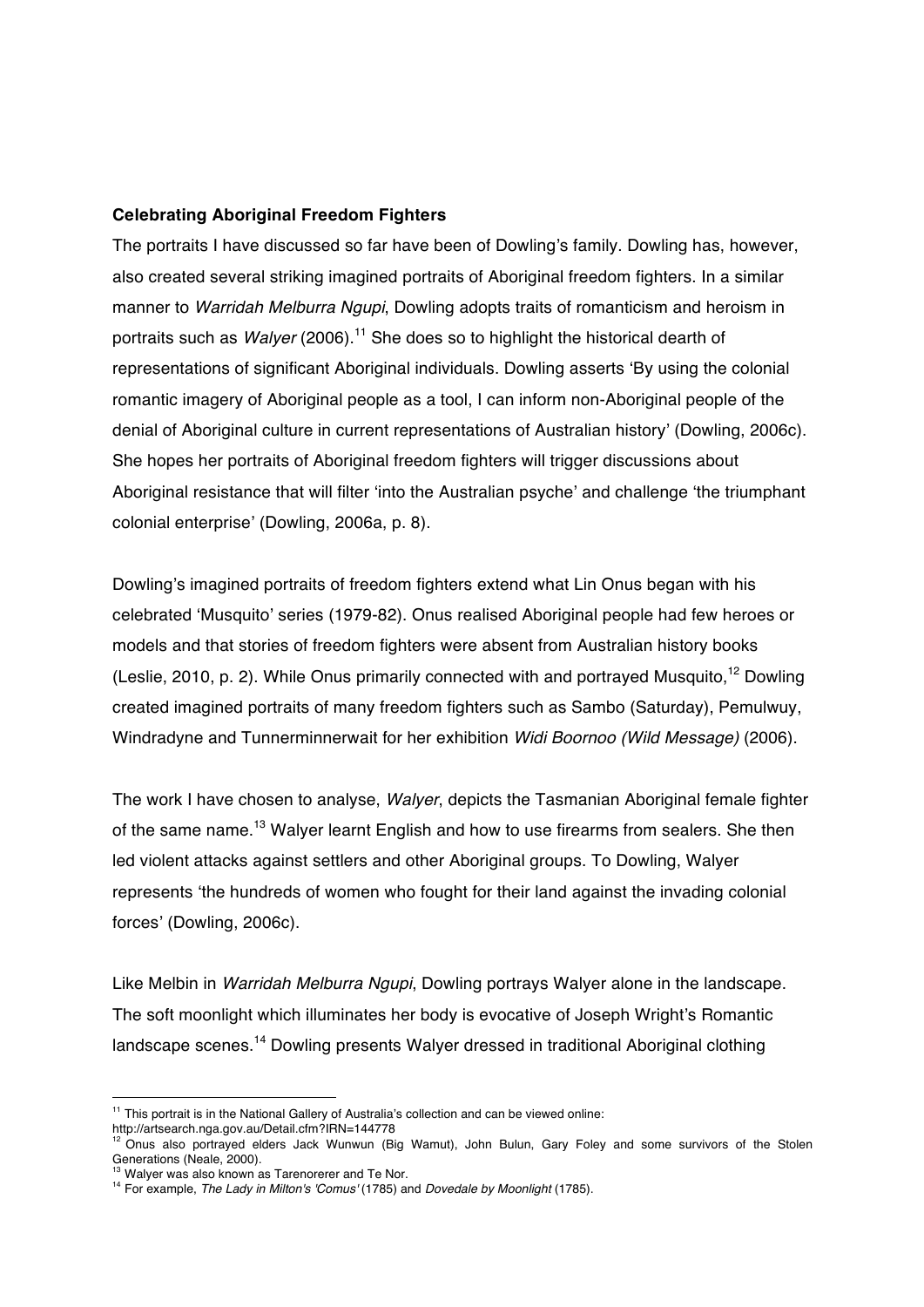wearing a *boogka*, a shell necklace and clay in her hair (Dowling, 2006c). In this full-length frontal portrait, Walyer looks directly towards the viewer. However, her gaze is much softer than Melbin's; I feel it is affable and inviting. One hand clasps a rifle; the other arm is outstretched with an open palm facing the viewer. This pose with one arm outstretched is characteristic of many of Goya's portraits.<sup>15</sup> In *Walyer* the outstretched arm is directed towards a group of colonial houses (Dowling, 2006c). Dowling positions the viewer as one of Walyer's supporters. Standing tall in the moonlight atop a rocky cliff, Walyer gestures 'to the viewer as if they were one of the fighters she has assembled to battle the colonial encroachments upon their land and hers' (Dowling, 2006c).

This two metre tall painting gives Walyer a bold presence. Like Melbin, she has a heroic stature and appears confident and determined. Displayed at the National Gallery of Australia in Canberra, Dowling has ensured Walyer a place alongside other Australians deemed historically significant.

## **Conclusion**

 $\overline{a}$ 

Julie Dowling's imagined portraits present Aboriginal people she admires, namely her ancestors and Aboriginal freedom fighters. They are both elegiac and celebratory. This paper has explored some of the western portrait conventions she has drawn on to create powerful and affective portraits. In *Self-portrait: In Our Country* Dowling created a portrait within a portrait to convey her close connection to her ancestors. In the 'Nyorn' series Dowling presented her grandmother and her siblings as isolated faces, beautiful and bejewelled but also sad. In particular, I singled out *Frank* as exemplifying the emotions this series stirs in viewers. *Warridah Melburra Ngupi* demonstrated Dowling's adoption of heroic gestural styling to empower her great-great grandmother, Melbin. In *Walyer* Dowling used a similar heroic pose and large scale to position viewers as supporters of the Aboriginal freedom fighter, Walyer. The imagined portraits I have discussed in this paper reveal Dowling's ability to put viewers face to face with 'strong people, but sad people' (Dowling in Maza, 2006) and individualise Indigenous history.

<sup>15</sup> For example, *Duquesa de alba* (1795), *Lucientes Pepito Costa y Bonells* (1813), and *Infante Don Sebastián Gabriel de Borbón y Braganza* (1822).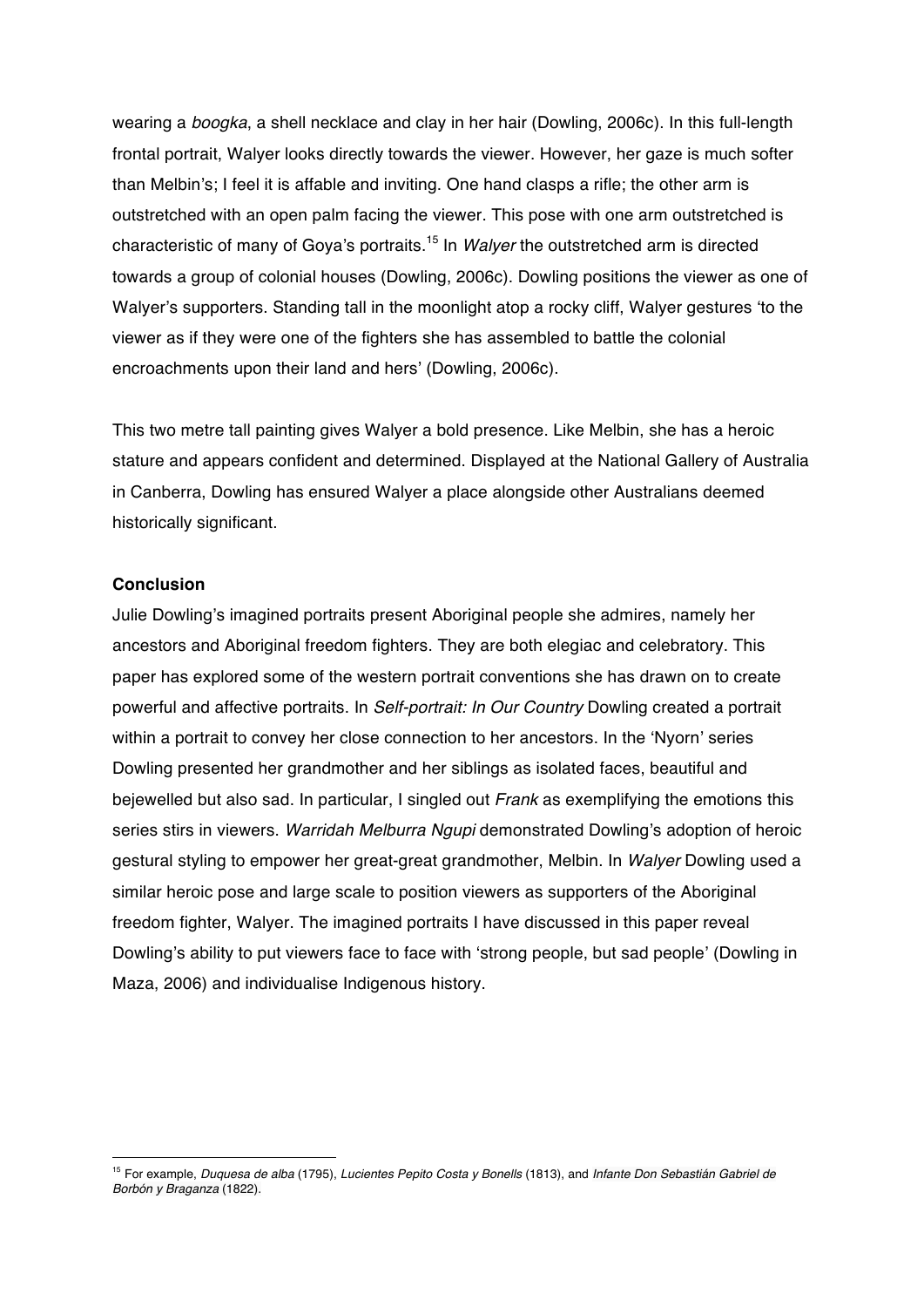# **Bibliography**

ATWOOD, B. (1989) *The Making of the Aborigines*, Sydney: Allen and Unwin.

- BANNISTER, J. (2005) *Interview with Julie Dowling*, sound recording, John, J. S. Battye Library of West Australian History and National Library of Australia.
- DOWLING, C. (2005a) *Julie Dowling: Biography*, National Gallery of Australia http://nga.gov.au/Exhibition/NIAT07/Detail.cfm?MnuID=7&SubMnuID=1&BioArtistIR N=18776&IRN=32619 [accessed July 3, 2012]
- DOWLING, C., (2006a) *Bal Goort Gootun Gunyuing (Her Heart Has Broken)*, fortyfivedownstairs, Melbourne, 1–12 August 2006.
- DOWLING, C., (2008) *To Arise from Sorrow: The National Apology to the Stolen Generations in Eegarra Beearaba (to Arise from Sorrow)*, Brigitte Braun Gallery, Melbourne, 12 July - 8 August 2008.
- DOWLING, J. (2001) *Federation Series: Melbin 1901-1910*, National Gallery of Victoria, http://www.ngv.vic.gov.au/ngvschools/TraditionAndTransformation/artworks/Federat ion-Series-Melbin-1901-1910/ [accessed July 3, 2012]
- DOWLING, J. (2005b) *Winyarn Budjarri (Sorry Birth): Birth's End*, Artplace, Perth, Artist Statement www.artplace.com.au/storytexts/winyarn.pdf [accessed July 3, 2012]
- DOWLING, J. (2006b) *Occasional Address: Ms Julie Dowling*, Murdoch University, Perth, 27 March 2006,

http://www.murdoch.edu.au/vco/secretariat/records/Graduation%20speeches/Dowli ng%2027%20Mar%202006.pdf

- DOWLING, J. (2006c) *Walyer*, National Gallery of Australia http://nga.gov.au/Exhibition/NIAT07/Detail.cfm?IRN=144778 [accessed September 6, 2011]
- EDMUNDSON, A. (2008) The Art of Missing Persons: Loss and Recovery in the Portraits of Julie Dowling, in N. Sever & C. Turner (eds.), *Recovering Lives*, Canberra: Australian National University Drill Hall Gallery.
- GOMBRICH, E. (1972) The Mask and the Face: The Perception of Physiognomic Likeness in Life and Art, in E. Gombrich, J. Hochberg & M. Black (eds.), *Art, Perception and Reality*, Baltimore: John Hopkins University Press.
- HOORN, J. (2004) Julie Dowling's Melbin and the Captivity Narrative in Australia, *ACH: The Journal of the History of Culture in Australia*, 23: 201-12.
- JACKETT, A.E. (2011) Australian Portraiture: Naturalistic and Imagined, *International Journal of the Arts in Society*, 6(3): 67-74.